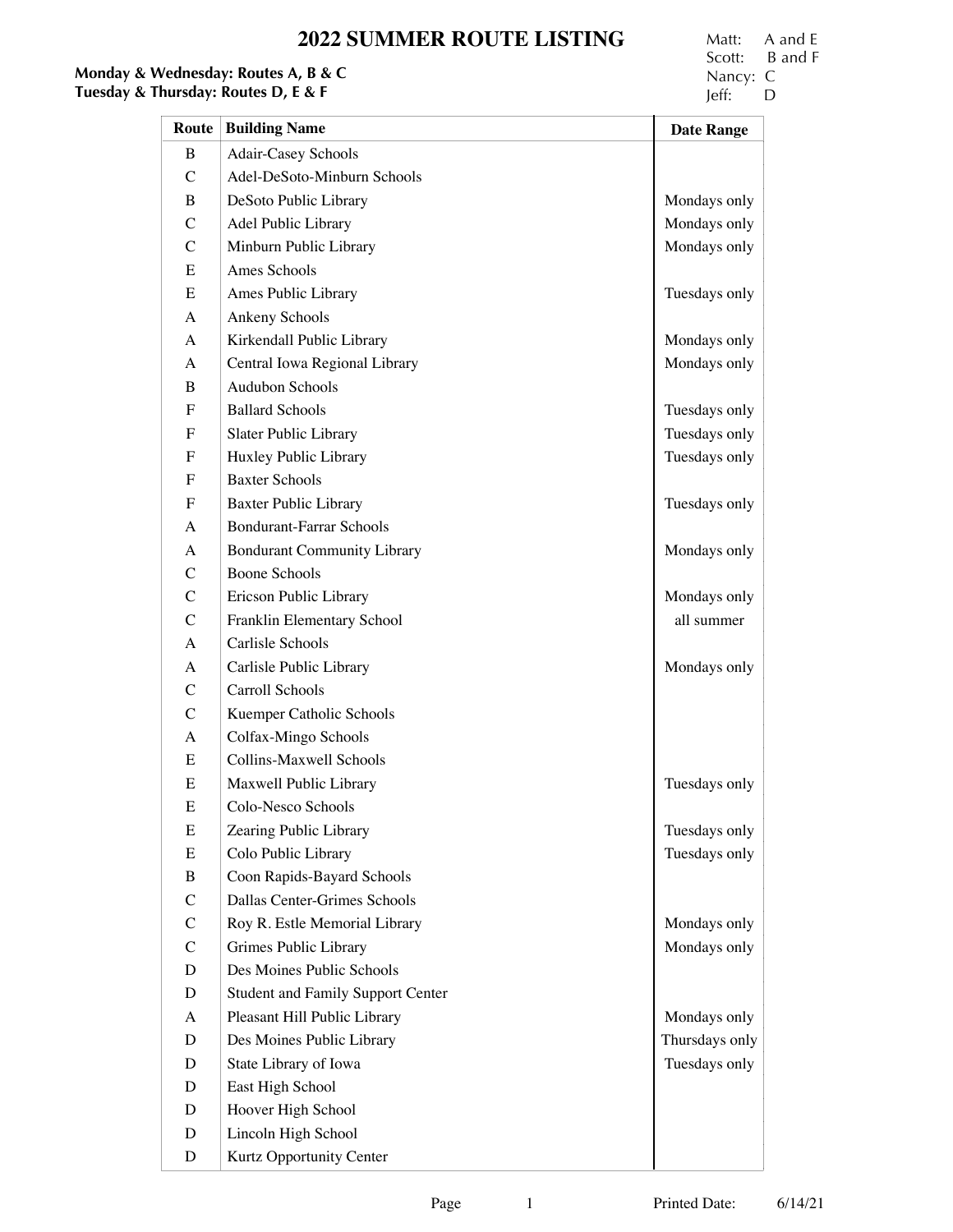| Route         | <b>Building Name</b>                | <b>Date Range</b> |
|---------------|-------------------------------------|-------------------|
| D             | North High School                   |                   |
| D             | Roosevelt High School               | $6/10 - 7/26$     |
| D             | <b>Central Campus</b>               |                   |
| D             | Brody Middle School                 |                   |
| D             | Callanan Middle School              |                   |
| D             | Goodrell Middle School              |                   |
| D             | Harding Middle School               |                   |
| D             | Hiatt Middle School                 |                   |
| D             | Hoyt Middle School                  |                   |
| D             | McCombs Middle School               |                   |
| D             | Meredith Middle School              |                   |
| D             | Merrill Middle School               |                   |
| D             | Weeks Middle School                 |                   |
| D             | Capitol View Elementary School      |                   |
| D             | Cattell Elementary School           |                   |
| D             | <b>Edmunds Elementary School</b>    |                   |
| D             | <b>Findley Elementary School</b>    |                   |
| D             | Greenwood Elementary School         |                   |
| D             | King Elementary School              |                   |
| D             | Monroe Elementary School            |                   |
| D             | Moore Elementary School             | June 8-Aug 6      |
| D             | Moulton Elementary School           |                   |
| D             | Park Avenue Elementary School       |                   |
| D             | River Woods Elementary School       | June 5-July 3rd   |
| D             | Smouse Professional Learning Center |                   |
| D             | South Union Elementary School       |                   |
| D             | Stowe Elementary School             |                   |
| D             | <b>Woodlawn Education Center</b>    |                   |
| D             | Downtown School                     | $6/10 - 7/26$     |
| D             | Des Moines Schools @ Bus Garage     |                   |
| D             | <b>DMPS</b> Operations Center       |                   |
| D             | Holy Family School                  |                   |
| D             | Diocese of Des Moines               |                   |
| B             | Earlham Schools                     |                   |
| B             | Earlham Public Library              | Mondays only      |
| B             | Exira-EHK Schools                   |                   |
| Ε             | Gilbert Schools                     |                   |
| $\mathcal{C}$ | Glidden-Ralston Schools             |                   |
| B             | Guthrie Center Schools              |                   |
| B             | Indianola Schools                   |                   |
| B             | Indianola Public Library            | Mondays only      |
| $\bf{B}$      | Irving Elementary School            | all               |
| $\bf{B}$      | Whittier Elementary School          | 6-11 to 6-29      |
| B             | Interstate 35 Schools               |                   |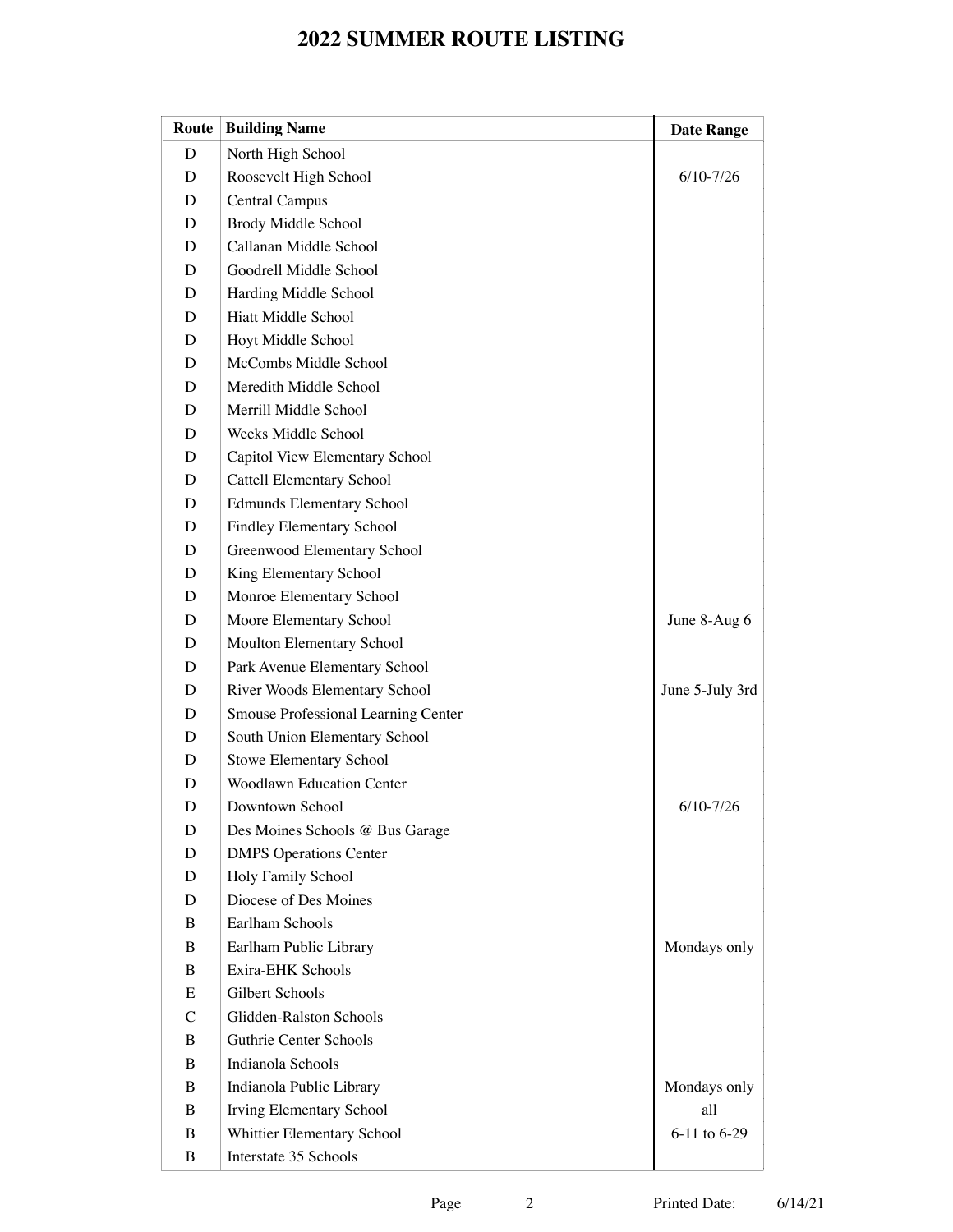| Route         | <b>Building Name</b>                   | <b>Date Range</b>      |
|---------------|----------------------------------------|------------------------|
| $\bf{B}$      | New Virginia Public Library            | Mondays only           |
| ${\bf F}$     | Johnston Schools                       |                        |
| ${\rm F}$     | Johnston Public Library                | Tuesdays only          |
| A             | Knoxville Schools                      |                        |
| A             | Knoxville Public Library               | Mondays only           |
| A             | Knoxville High School                  |                        |
| F             | Lynnville-Sully Schools                |                        |
| E             | <b>Madrid Schools</b>                  |                        |
| E             | Madrid Public Library                  | Tuesdays only          |
| E             | Madrid High School                     | June 14-July9          |
| E             | Madrid Elementary School               | July 6-Aug 2           |
| $\bf{B}$      | Martensdale-St. Marys Schools          |                        |
| A             | Melcher-Dallas Schools                 |                        |
| E             | Nevada Schools                         |                        |
| E             | Nevada Public Library                  | Tuesdays only          |
| ${\bf F}$     | Newton Schools                         |                        |
| F             | Newton Public Library                  | Tuesdays only          |
| ${\rm F}$     | <b>Emerson Hough Elementary School</b> | $6/11 - 7/26$          |
| F             | Woodrow Wilson Elementary School       | June 14-July 30        |
| ${\rm F}$     | North Polk Schools                     |                        |
| F             | Polk City Community Library            | Tuesdays only          |
| $\bf{B}$      | Norwalk Schools                        |                        |
| B             | Norwalk Public Library                 | Mondays only           |
| $\mathsf{C}$  | Ogden Schools                          |                        |
| $\bf{B}$      | Panorama Schools                       |                        |
| A             | PCM Schools                            |                        |
| A             | Pella Schools                          |                        |
| $\mathbf{A}$  | Pella Public Library                   | Mondays only           |
| $\mathsf{C}$  | Perry Schools                          |                        |
| $\mathcal{C}$ | Perry Public Library                   | Mondays only           |
| $\mathsf C$   | Perry High School                      | June 7-July 16         |
| $\mathsf{C}$  | Perry Elementary School                | June 14-July 23        |
| $\mathbf{A}$  | Pleasantville Schools                  |                        |
| E             | Roland-Story Schools                   |                        |
| E             | Roland Public Library                  | Tuesdays only          |
| E             | Bertha Bartlett Public Library         | Tuesdays only          |
| F             | Saydel Schools                         |                        |
| F             | Saydel High School                     | all summer             |
| $\mathbf F$   | <b>Grand View Christian Schools</b>    | all summer             |
| $\bf{B}$      | Southeast Warren Schools               |                        |
| $\bf{B}$      | Milo Public Library                    | Mondays only           |
| $\bf{B}$      | Lacona Public Library                  | <b>Nednesdays</b> only |
| $\mathbf{A}$  | Southeast Polk Schools                 |                        |
| A             | Mitchellville Public Library           | Mondays only           |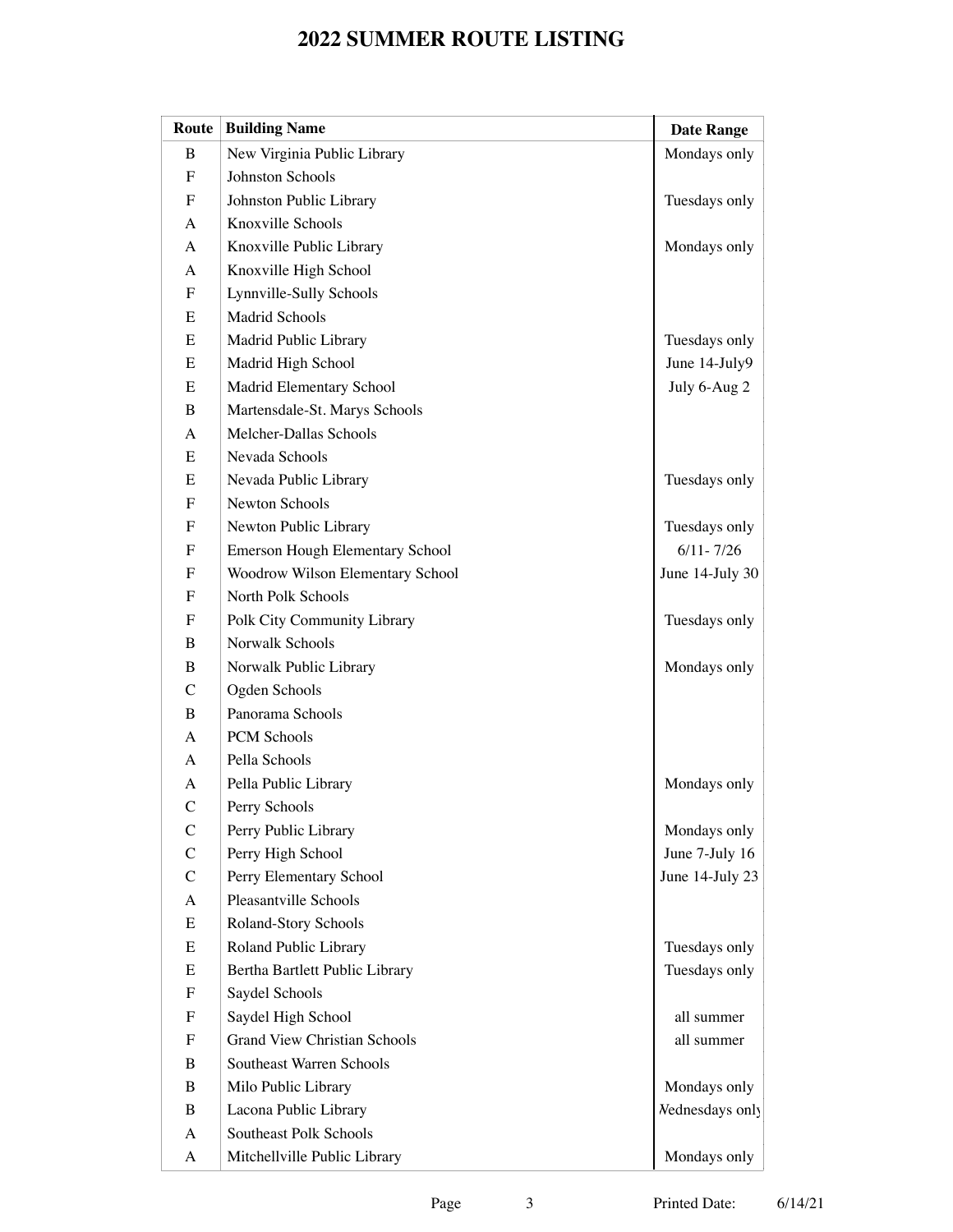| Route                     | <b>Building Name</b>                      | <b>Date Range</b> |
|---------------------------|-------------------------------------------|-------------------|
| A                         | Altoona Public Library                    | Mondays only      |
| $\mathbf{A}$              | <b>Runnells Community Library</b>         | Mondays only      |
| B                         | West Central Valley Schools               |                   |
| $\bf{B}$                  | Dexter Public Library                     | Mondays only      |
| A                         | <b>Twin Cedars Schools</b>                |                   |
| Ε                         | <b>United Schools</b>                     |                   |
| ${\rm F}$                 | Urbandale Schools                         |                   |
| ${\bf F}$                 | Urbandale Public Library                  | Tuesdays only     |
| $\boldsymbol{\mathrm{F}}$ | Rolling Green Elementary School           | all               |
| $\mathbf F$               | Des Moines Christian Schools              |                   |
| B                         | Van Meter Schools                         |                   |
| B                         | Van Meter Public Library                  | Mondays only      |
| $\mathsf{C}$              | <b>Waukee Schools</b>                     |                   |
| $\mathbf C$               | Waukee Public Library                     | Mondays only      |
| $\mathbf C$               | <b>West Des Moines Schools</b>            |                   |
| $\mathbf C$               | West Des Moines Public Library            | Mondays only      |
| $\boldsymbol{\mathrm{F}}$ | Clive Public Library                      | Tuesdays only     |
| $\mathbf C$               | Hillside Elementary School                |                   |
| B                         | <b>Winterset Schools</b>                  |                   |
| $\bf{B}$                  | Winterset Public Library                  | Mondays only      |
| $\mathsf{C}$              | Woodward-Granger Schools                  |                   |
| $\mathbf C$               | Woodward Public Library                   | Mondays only      |
| $\mathsf{C}$              | Granger Public Library                    | Mondays only      |
| $\mathbf C$               | Woodward Academy                          |                   |
| $\mathsf{C}$              | Woodward-Granger Elementary School        | Aug 2-13          |
| $\mathbf{A}$              | AEA - Ankeny Co-location                  |                   |
| $\mathsf{C}$              | AEA 11 - Adel Office                      |                   |
| ${\bf E}$                 | AEA 11 - Ames Office                      |                   |
| $\mathsf{C}$              | AEA 11 - Carroll Office                   |                   |
| B                         | AEA 11 - Guthrie Center Office            |                   |
| B                         | AEA 11 - Indianola Office                 |                   |
| A                         | AEA 11 - Knoxville Office                 |                   |
| F                         | AEA 11 - Newton Office                    |                   |
| A                         | AEA - Southeast Polk Co-location          |                   |
| D                         | Polk County Detention Center              |                   |
| Ε                         | Rosedale Shelter                          | $6/24 - 8/1$      |
| D                         | Youth Emergency Services & Shelter        |                   |
| B                         | Green Hills Interagency Mail Drop (Exira) |                   |
| A                         | <b>DMACC Ankeny Campus</b>                | Daily             |
| ${\bf F}$                 | <b>DMACC West Campus</b>                  | Daily             |
| E                         | <b>DMACC Boone Campus</b>                 | Daily             |
| $\mathcal{C}$             | <b>DMACC Carroll Campus</b>               | Mon/Wed           |
| ${\bf E}$                 | <b>DMACC Van Kirk Career Academy</b>      | Every Day         |
| ${\bf F}$                 | <b>DMACC Newton Campus</b>                | Daily             |